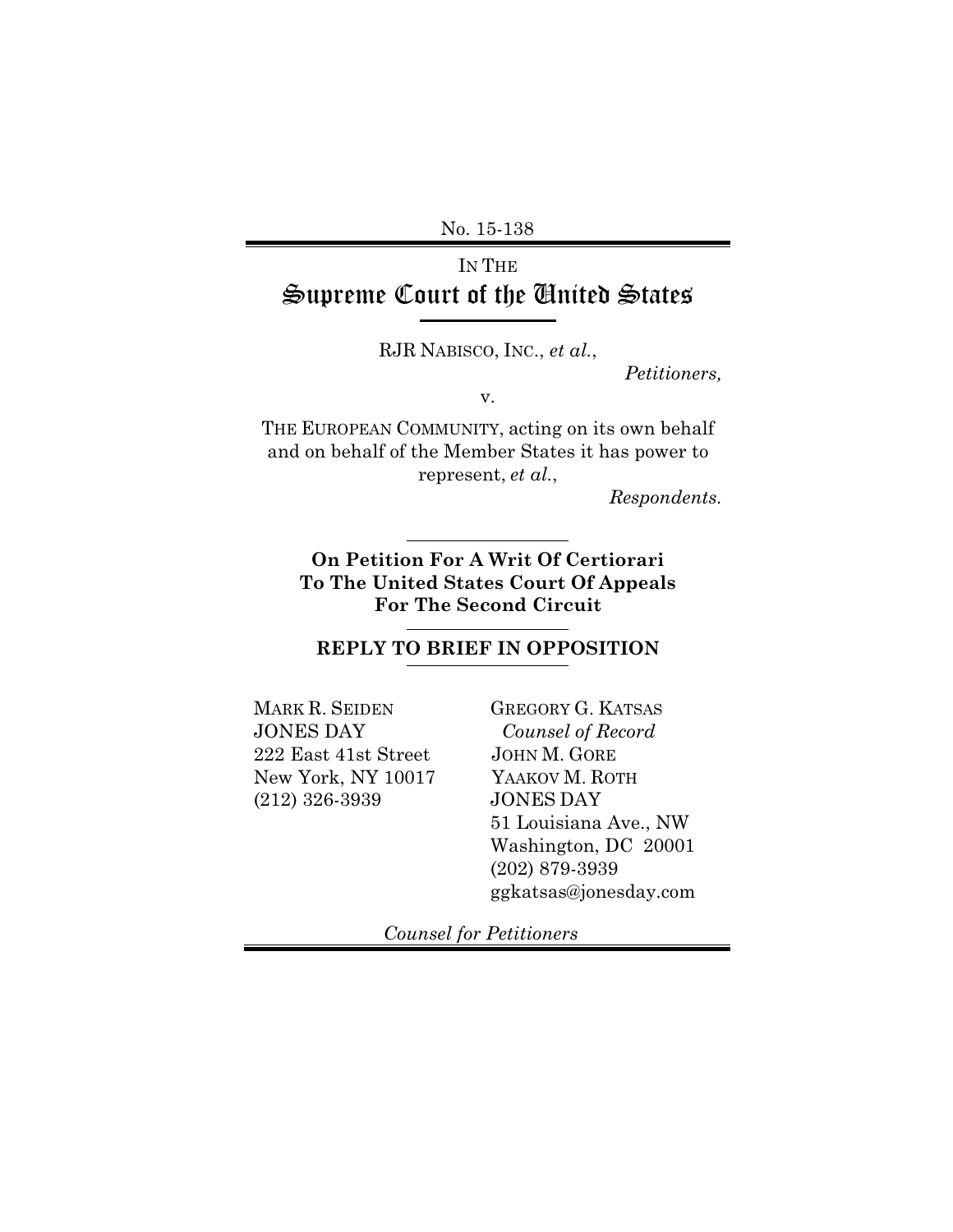## **TABLE OF CONTENTS**

# **Page**

| $\mathbf{L}$ | The Question Presented Clearly      |
|--------------|-------------------------------------|
| П.           | This Case Squarely Raises The       |
| $\mathbf{H}$ | The Second Circuit Was Wrong On The |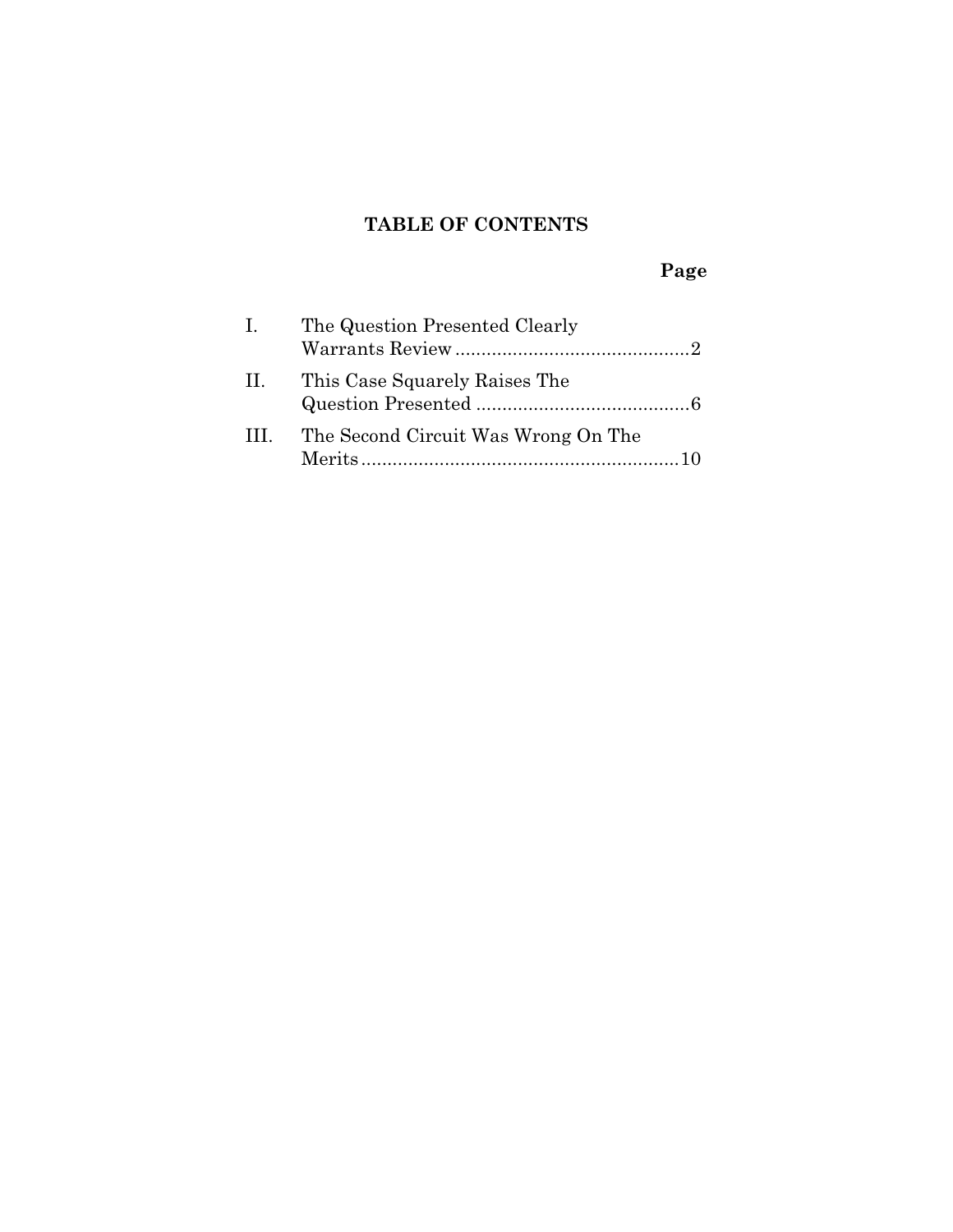## **TABLE OF AUTHORITIES**

**CASES**

# **Page(s)**

| Anza v. Ideal Steel Supply Corp.,                                                                                                      |
|----------------------------------------------------------------------------------------------------------------------------------------|
| Holmes v. SIPC,                                                                                                                        |
| Hourani v. Mirtchev,<br>Nos. 13-7088 & 13-7099, 2015 U.S.<br>App. LEXIS 13342                                                          |
| Laydon v. Mizuho Bank, Ltd.,<br>No. 12 Civ. 3419, 2015 U.S. Dist.<br><b>LEXIS 44126</b>                                                |
| Mitsui O.S.K. Lines, Ltd. v. Seamaster<br>Logistics, Inc.,<br>No. 13-15848, 2015 U.S. App. LEXIS<br>11574 (9th Cir. July 6, 2015) 3, 4 |
| Morrison v. Nat'l Australia Bank, Ltd.,                                                                                                |
| <i>Ouaknine v. MacFarlane,</i>                                                                                                         |
| Petroleos Mexicanos v. SK Eng'g &<br>Constr. Co.,                                                                                      |
| Sedima, S.P.R.L. v. Imrex Co.,                                                                                                         |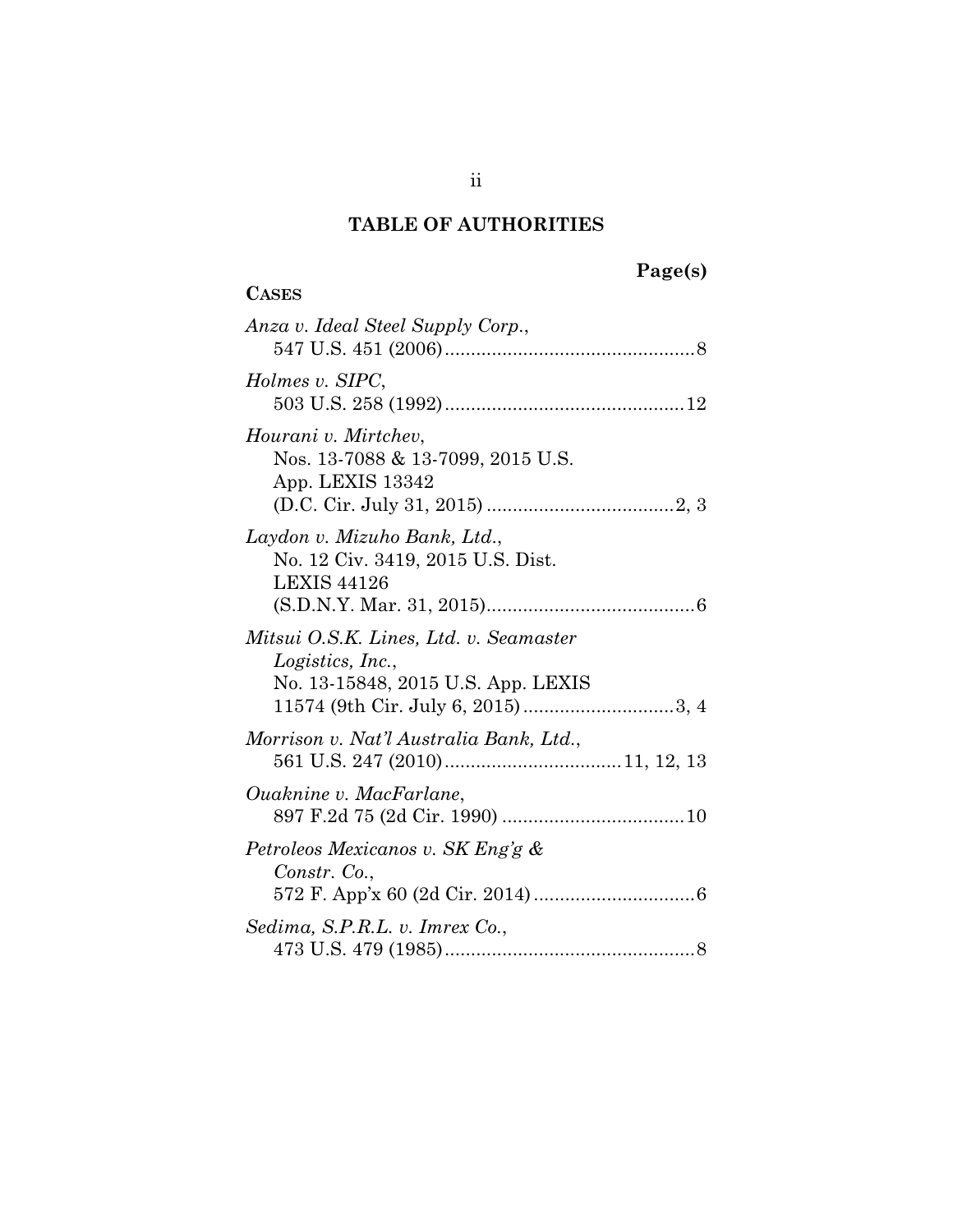### **TABLE OF AUTHORITIES**  (continued)

**Page(s)** 

| United States v. Xu, | $ \mathbf{u}$ $\mathbf{v}$ |
|----------------------|----------------------------|
| <b>STATUTES</b>      |                            |
|                      |                            |
|                      |                            |

iii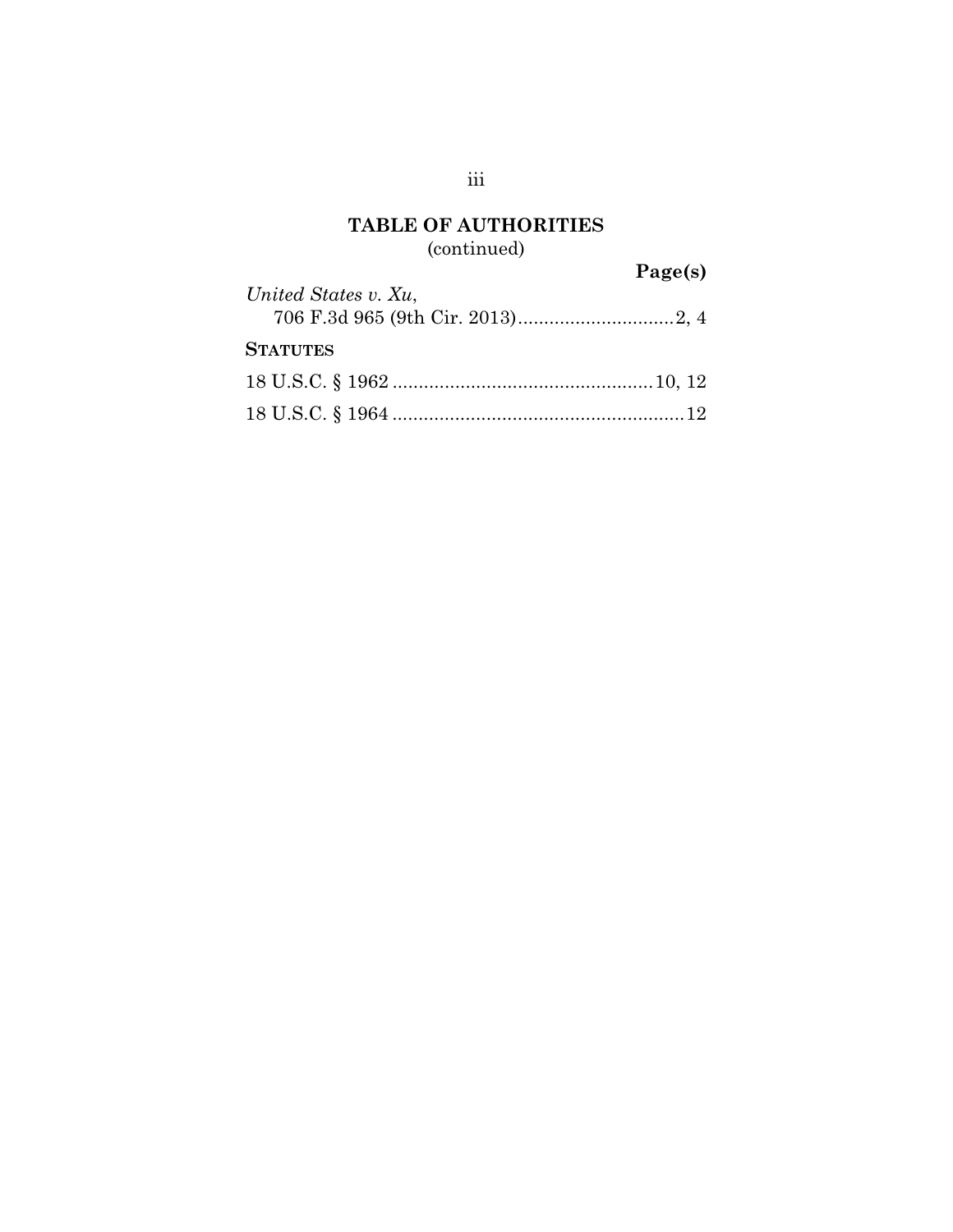The question presented in the petition for certiorari—whether or to what extent RICO applies extraterritorially—undeniably warrants this Court's attention. Just recently, the D.C. Circuit recognized the split on this issue between the decision below and the Ninth Circuit's decision in *Xu*. Respondents do not seriously deny the existence of this circuit split; instead, they contend that the split might resolve itself. However, the Second Circuit refused to reconsider its decision en banc, despite recognizing that it conflicts with *Xu* and despite several strong dissents from denial. Moreover, the Ninth Circuit has continued to apply *Xu*, despite the Second Circuit's decision. The split is thus mature, and respondents do not deny that it implicates an important and recurring question.

Respondents contend that this case does not squarely present the question of RICO's extraterritoriality. That would come as a surprise to the panel, which addressed at length precisely that question; to the five circuit judges who dissented from denial of en banc on that question; and to the district judge, who has stayed proceedings below pending the disposition of this petition. Respondents assert that their complaint alleges some domestic racketeering activity, one domestic enterprise, and one domestic injury. However, the complaint also undeniably alleges one foreign enterprise and a slew of foreign racketeering activity and injuries. The scope of this case thus turns dramatically on whether the Second Circuit correctly extended RICO to foreign racketeering activity, foreign enterprises, and foreign injuries, and the presence of all three makes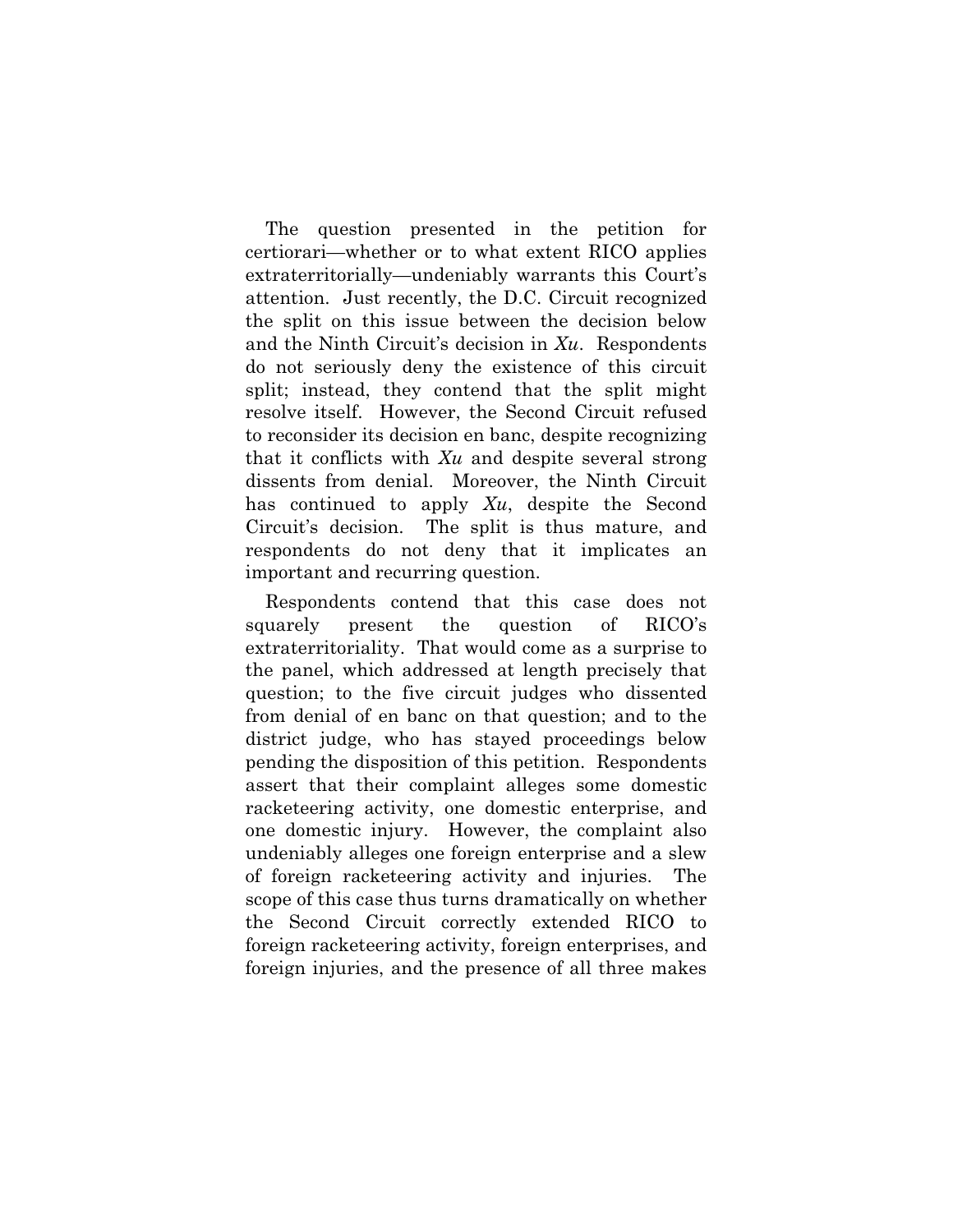this case an ideal vehicle for considering RICO's extraterritoriality.

Finally, Respondents argue at length about the merits. However, those arguments provide no good reason for this Court to ignore the entrenched circuit split, and are unpersuasive even on their own terms.

#### **I. The Question Presented Clearly Warrants Review**

The question whether RICO applies extraterritorially, and if so to what extent, is an important and recurring one that has divided the courts of appeals and produced widespread confusion more generally.

**A.** As shown in the petition, the decision below squarely conflicts with *United States v. Xu*, 706 F.3d 965 (9th Cir. 2013), in which the Ninth Circuit held that "RICO does not apply extraterritorially" (*id.* at 974) and that any alleged pattern of racketeering, "to the extent it [is] predicated on extraterritorial activity," is thus "beyond the reach of RICO" (*id.* at 978). Moreover, even before the Second Circuit created that split, there was widespread confusion between one line of cases (including *Xu*) holding that RICO is limited to domestic patterns of racketeering but extends to foreign enterprises, and another line of cases holding that RICO is limited to domestic enterprises but extends to foreign patterns of racketeering. Pet. 16-25.

After the petition was filed, the D.C. Circuit confirmed the existence of the circuit split. In *Hourani v. Mirtchev*, Nos. 13-7088 & 13-7099, 2015 U.S. App. LEXIS 13342 (D.C. Cir. July 31, 2015), that court managed to avoid what it described as the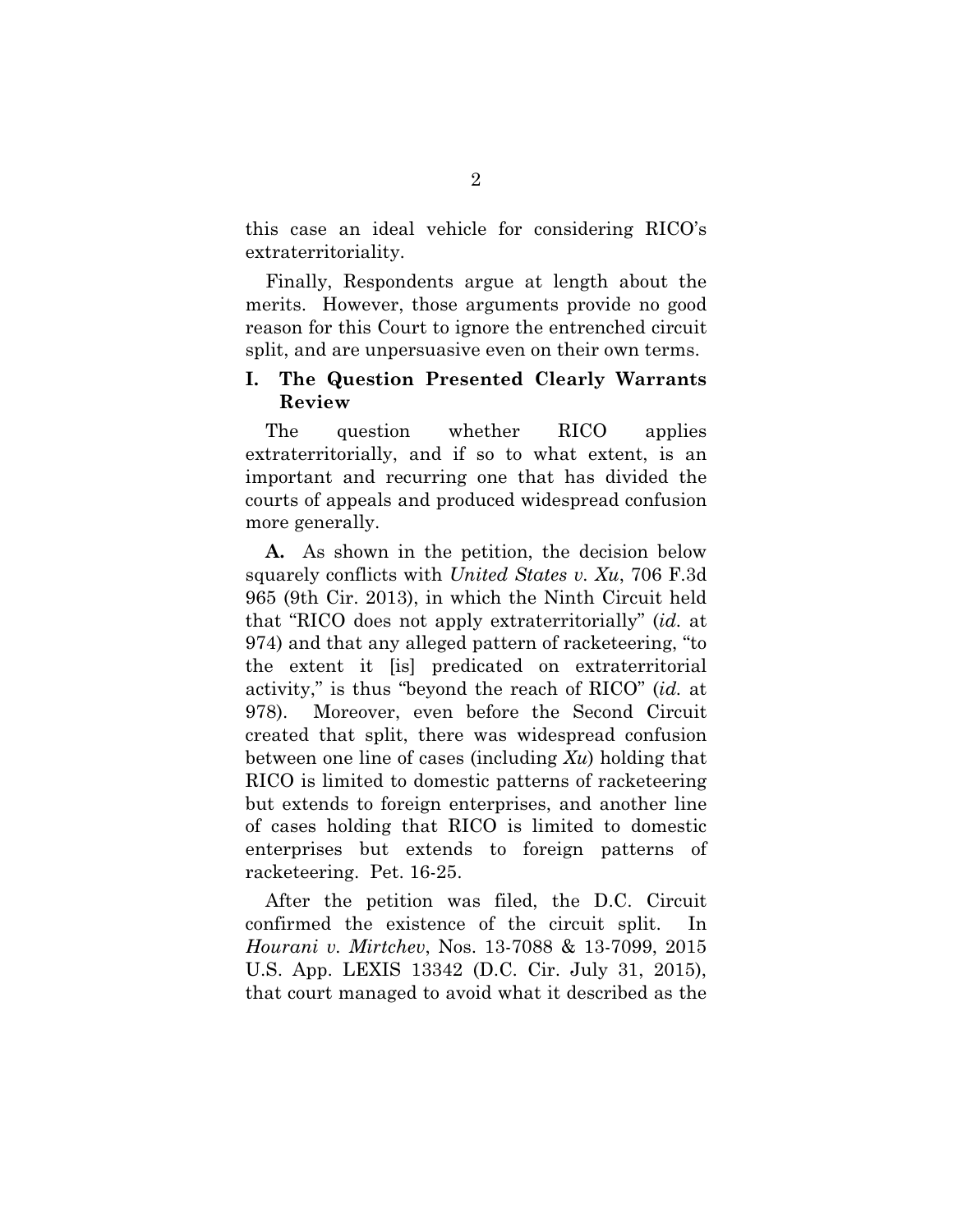"thorny question of whether or when RICO applies to . . . foreign conduct." *Id.* at \*13. The D.C. Circuit explained that "[t]he courts of appeals have split on the issue," and it specifically contrasted the holding below that "RICO can apply to extraterritorial conduct 'if, and only if, liability or guilt could attach to extraterritorial conduct under the relevant RICO predicate'" with the holding of the Ninth Circuit that "RICO does not apply extraterritorially" and thus requires a domestic "pattern of racketeering activity." *Id.* at \*13 n.2 (citations omitted).

Without seriously contesting the existence of the circuit split, respondents speculate that the split might resolve itself because the various courts to have held that RICO has no extraterritorial application may now reverse themselves, fall in line behind the Second Circuit, and conclude that RICO does after all extend to extraterritorial patterns, enterprises, and injuries. Opp. 20, 23. However, in nearly 18 months since the decision below, not a single court outside the Second Circuit has reversed itself on RICO's extraterritoriality or otherwise adopted the Second Circuit's extreme position. Moreover, the Ninth Circuit recently *reaffirmed* its position despite being urged by the plaintiff to follow the Second Circuit. *Mitsui O.S.K. Lines, Ltd. v. Seamaster Logistics, Inc.*, No. 13-15848, 2015 U.S. App. LEXIS 11574, at \*6 (9th Cir. July 6, 2015) (remanding "with instructions for the district court to apply the test set forth in *Chao Fan Xu*"); *see* Brief of Plaintiff-Appellee and Cross-Appellant at 27-31, *Mitsui*, CA9 No. 13-15848 (ECF Docket No. 27-1).

Respondents nonetheless speculate that the decision below "will resonate with the Ninth Circuit"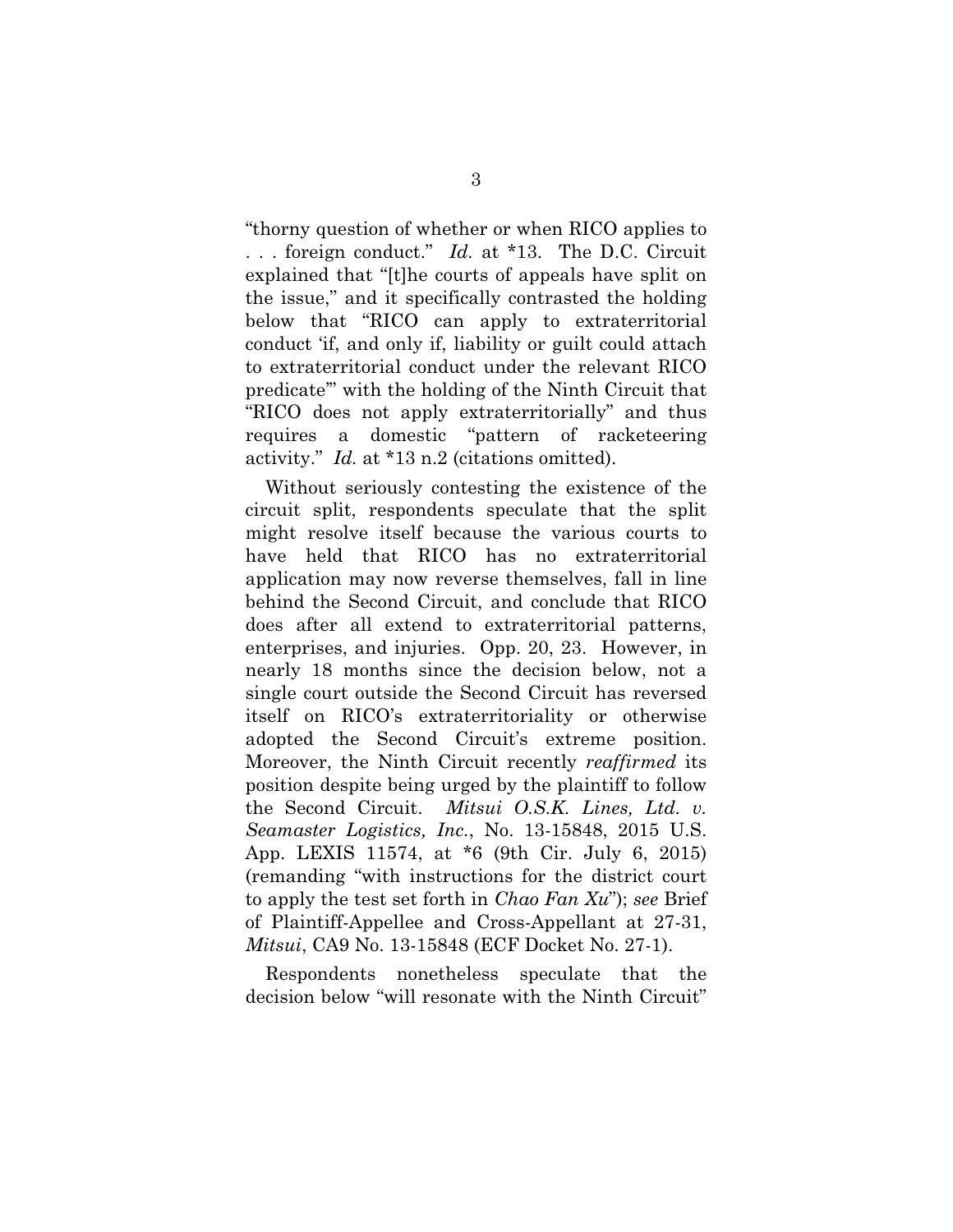(Opp. 20) because that court has looked to object offenses to determine the extraterritorial scope of derivative crimes such as conspiracy and aiding-andabetting. Opp. 21-23. But as Judge Raggi explained, that analogy critically misunderstands the role of predicate offenses in RICO itself. Pet.App. 90a-91a. In any event, the Government in *Xu* invoked that analogy as a basis for extending RICO to extraterritorial patterns of racketeering activity, *see*  Govt. Br. at 47-53, *Xu*, CA9 No. 09-10189 (ECF No. 53-1), but the Ninth Circuit rejected it there, then rejected it again in *Mitsui*.

Finally, Respondents briefly contend that the Ninth Circuit, despite its contrary legal rule, would "reach the same result" on the "facts of this case." Opp. 18. That is incorrect. In this case, the Second Circuit allowed respondents to pursue RICO claims predicated on allegations of domestic mail fraud, wire fraud, and Travel Act violations (Pet.App. 18a-24a) *and* on allegations of extraterritorial money laundering and material support for terrorism (Pet.App. 17a-18a). By contrast, the Ninth Circuit, faced with comparable allegations of domestic and foreign racketeering activity, squarely limited the claims before it to the former. *See* 706 F.3d at 978 ("to the extent it was predicated on extraterritorial activity," claim at issue was "beyond the reach of RICO").

**B.** As shown in our petition, the Second Circuit's foreign-cubed expansion of RICO is a matter of considerable importance, as it provides a roadmap for various kinds of exotic disputes from around the world to make their way into federal court. Pet. 26- 29; *see also* WLF Amicus Br. 7-21.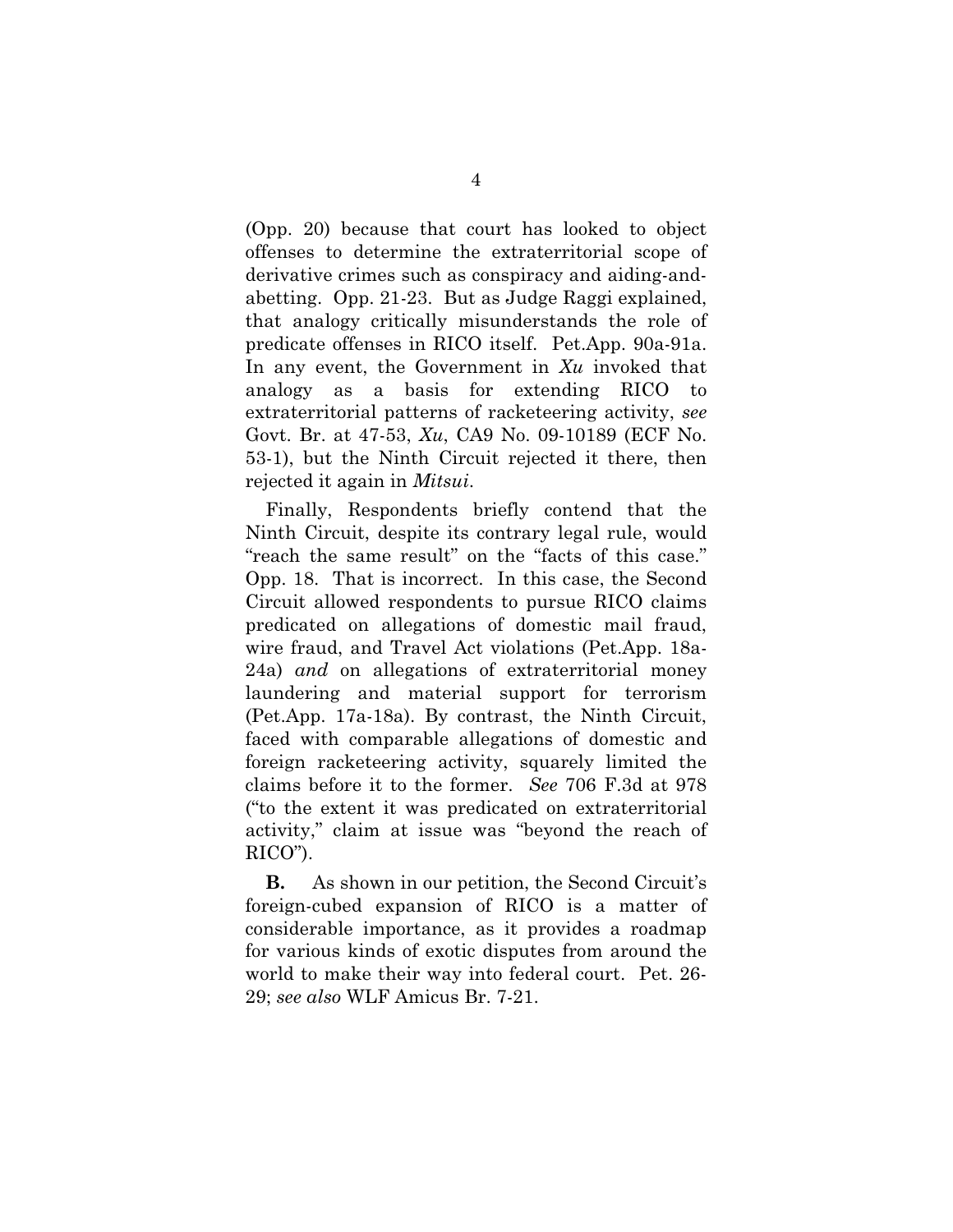Respondents do not dispute that the extraterritorial scope of RICO is an exceptionally important question, but they nonetheless claim the decision below is a "fact-bound" one that will have only "limited" impact. Opp. 16. Respondents attempt to limit the decision to its facts, which they say involve "allegations that U.S. companies, acting on U.S. soil and using U.S. financial institutions, have engaged in domestic racketeering involving a domestic enterprise resulting in domestic injuries." Opp. 17. But respondents ignore the presence of *other* critical facts—namely their own allegations of extraterritorial predicate acts, extraterritorial enterprises, and extraterritorial injuries. As we have shown, the Second Circuit categorically extended RICO to foreign patterns of racketeering activity, to the extent predicated on offenses that apply extraterritorially (Pet.App. 9a); to foreign enterprises (Pet.App. 14a); and to foreign injuries (Pet.App. 58a). Its decision could hardly have been more sweeping.

For similar reasons, respondents miss the point in trying to minimize the decision below as interlocutory. It is true enough, as respondents note, that the scope of the case may change on remand. Opp. 14-16. Nonetheless, the Second Circuit has now definitively adopted a dramatic expansion of RICO, which will bind not only the district court on remand, but also all other cases and appeals within the Second Circuit. Moreover, despite respondents' suggestion to the contrary, a decision by this Court addressing the territorial scope of RICO would "fully and finally resolve" that question, and would in no sense be "hypothetical" (Opp. 15).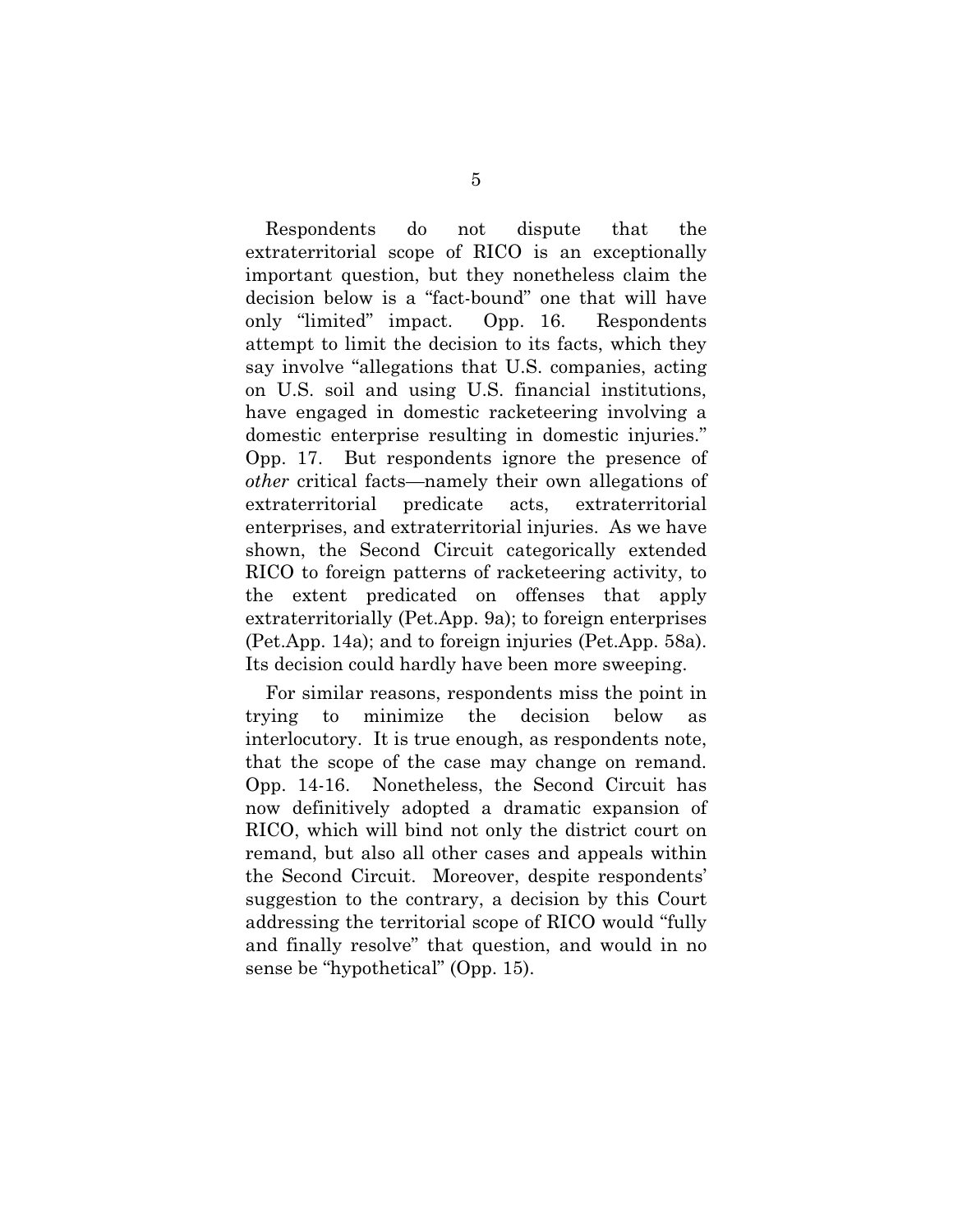Finally, respondents point to two RICO cases dismissed as impermissibly extraterritorial even under the decision below. Opp. 16. Both were predicated "exclusively on the wire fraud statute," which applies only domestically. *Petroleos Mexicanos v. SK Eng'g & Constr. Co.*, 572 F. App'x 60, 61 (2d Cir. 2014); *see Laydon v. Mizuho Bank, Ltd*., No. 12 Civ. 3419, 2015 U.S. Dist. LEXIS 44126, at \*30 (S.D.N.Y. Mar. 31, 2015). However, under the decision below, *all* RICO claims predicated on offenses that apply extraterritorially *would* be viable—including, for example, claims predicated on allegations of money laundering to facilitate narcotics trafficking in Europe, to facilitate humanrights abuses in Iraq, or to facilitate political corruption in Kazakhstan. Pet. 27-28; *see* Pet.App. 72a-73a n.8 (Cabranes, J., dissenting from denial of en banc). Moreover, this concern is far from hypothetical, as the decision below has already changed specific outcomes in actual cases. Pet. 27.

#### **II. This Case Squarely Raises The Question Presented**

Respondents' lead objection to certiorari is that "this case does not present a genuine problem of extraterritoriality," because their RICO claims allege "domestic racketeering (as held by the Second Circuit); a domestic enterprise (as held by the Second Circuit); and domestic injuries (as recognized by Reynolds in the court below)." Opp. 10. But respondents do not, and cannot, dispute that their RICO claims *also* allege a slew of foreign racketeering activity, at least one foreign enterprise, and some three dozen foreign injuries. That is why the Second Circuit had to *answer* the question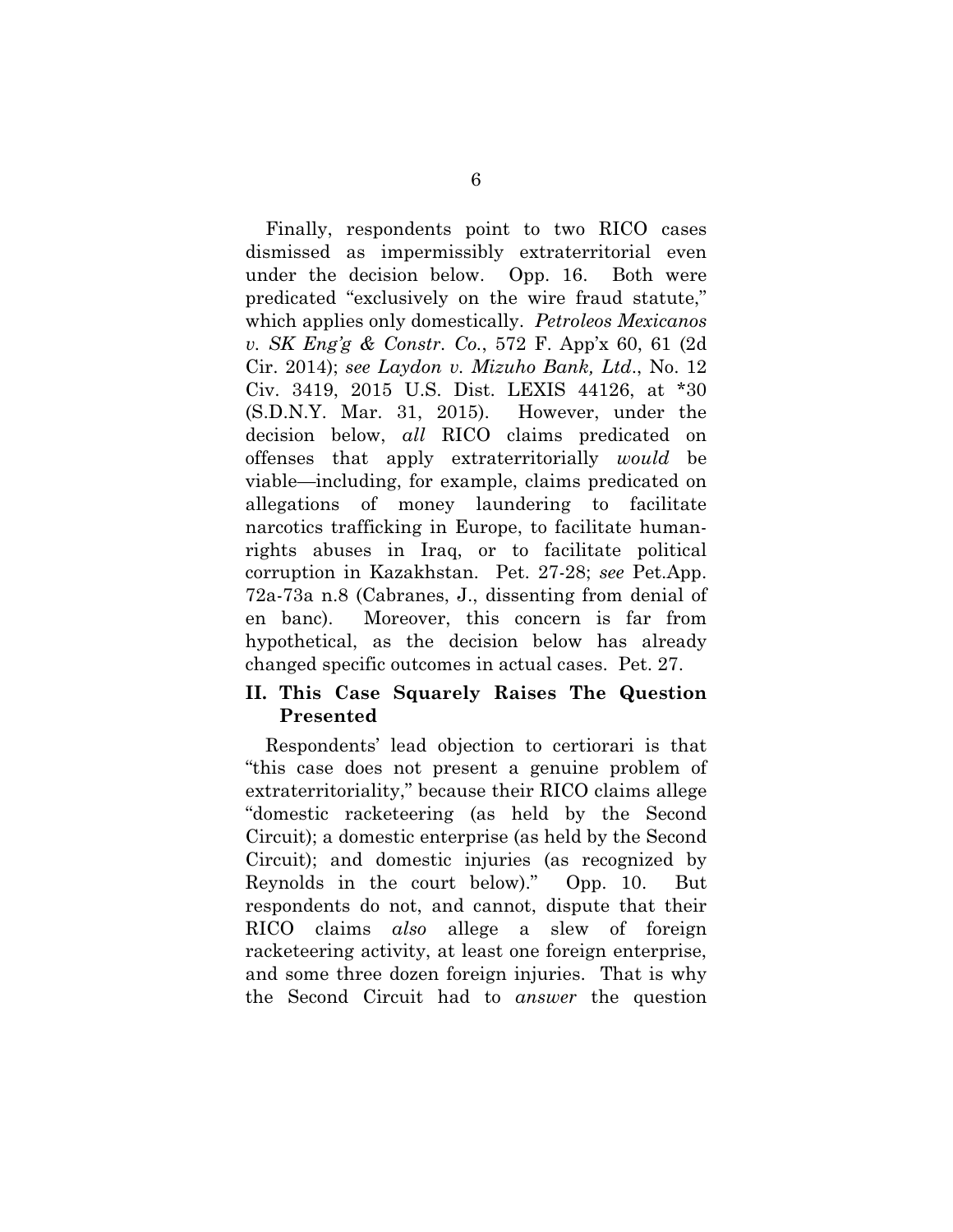presented. Pet.App. 18a (claims satisfy "requirements for extraterritorial application of RICO"). Moreover, because respondents' extraterritorial allegations lie at the heart of their case, the courts' answer to the extraterritoriality question—along any of its possible dimensions—has significant practical as well as theoretical significance to the case. Accordingly, this case presents an ideal vehicle for answering the question presented.

**A.** Throughout their brief, Respondents claim that the Second Circuit held that they had stated a "domestic cause of action." Opp. 1, 8, 9, 11, 15, 18 (all quoting Pet.App. 23a). True enough, but respondents omit half of what the Second Circuit actually held. That court recognized that the complaint alleged domestic predicate acts *and* foreign predicate acts, it analyzed each set separately, and it concluded that RICO covers *both*.

After the Second Circuit concluded that "RICO applies extraterritorially if … liability or guilt could attach to extraterritorial conduct under the relevant RICO predicate" (Pet.App. 9a), the court then applied that rule to "the conduct alleged in the complaint" (Pet.App. 16a). In the holding trumpeted by respondents, the court concluded that the alleged wire fraud, mail fraud, and Travel Act violations were domestic, and thus could serve as RICO predicates even though those statutes do not apply extraterritorially. Pet.App. 18a-24a. However, the court *further* held that the allegations of money laundering and material support for terrorism could *also* serve as RICO predicates in this case. As to those allegations, the court recognized that the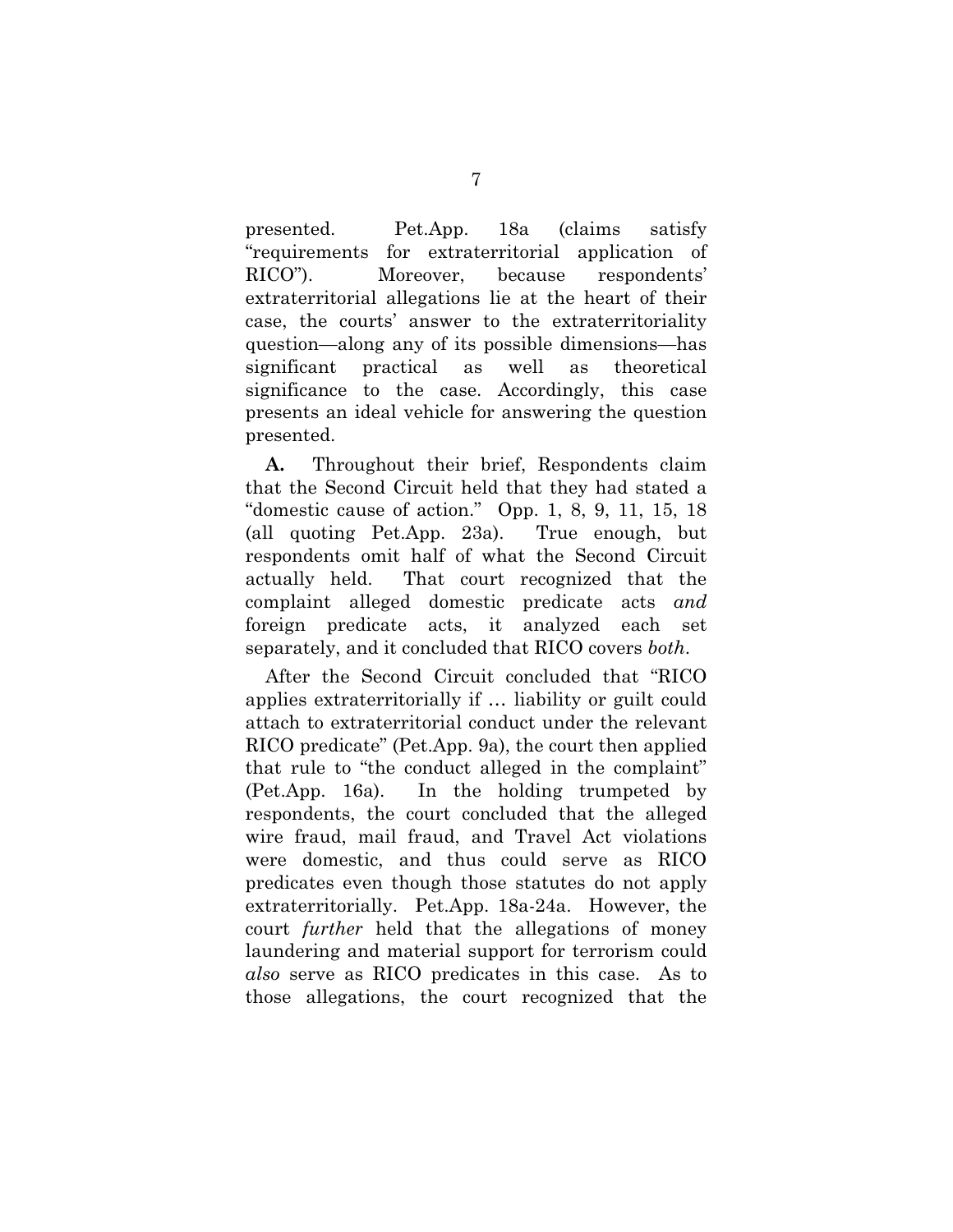alleged misconduct occurred overseas, but held that RICO nonetheless applied because those predicate offenses "apply extraterritorially" to the conduct alleged. Pet.App. 16a-18a.1

The question presented thus squarely controls the permissible scope of respondents' RICO claims. And that makes a critical difference, because the alleged money laundering lies at the heart of respondents' allegations. For example, the complaint's introduction refers exclusively to money laundering (Pet.App. 134a-136a), with mail or wire fraud not even mentioned until paragraph 47 (Pet.App. 161a) and the Travel Act not even mentioned until paragraph 159 (Pet.App. 239a). Moreover, the complaint formally defines the actionable enterprise as "the RJR Money-Laundering Enterprise" (Pet.App. 238a), and it describes the other alleged predicate acts as playing a supporting role to money laundering. Pet.App. 203a ("The money-laundering scheme is advanced by numerous acts of wire fraud and mail fraud …."). In turn, the permissible scope of the predicate acts affects not only the evidentiary presentation but also the available damages, which must "flow from the commission" of the actionable "predicate acts." *Sedima, S.P.R.L. v. Imrex Co.*, 473 U.S. 479, 497 (1985); *see Anza v. Ideal Steel Supply* 

 $\overline{a}$ 

<sup>1</sup> Respondents do not dispute that their allegations of money laundering and material support involve purely extraterritorial conduct. Indeed, every step of the alleged money-laundering scheme involved foreign transactions, including the sale of cigarettes by Petitioners to wholesalers. Pet. 4-5; Pet.App. 152a-159a; Pet.App. 174a (alleging in-person sales in Colombia); Pet.App. 176a (same).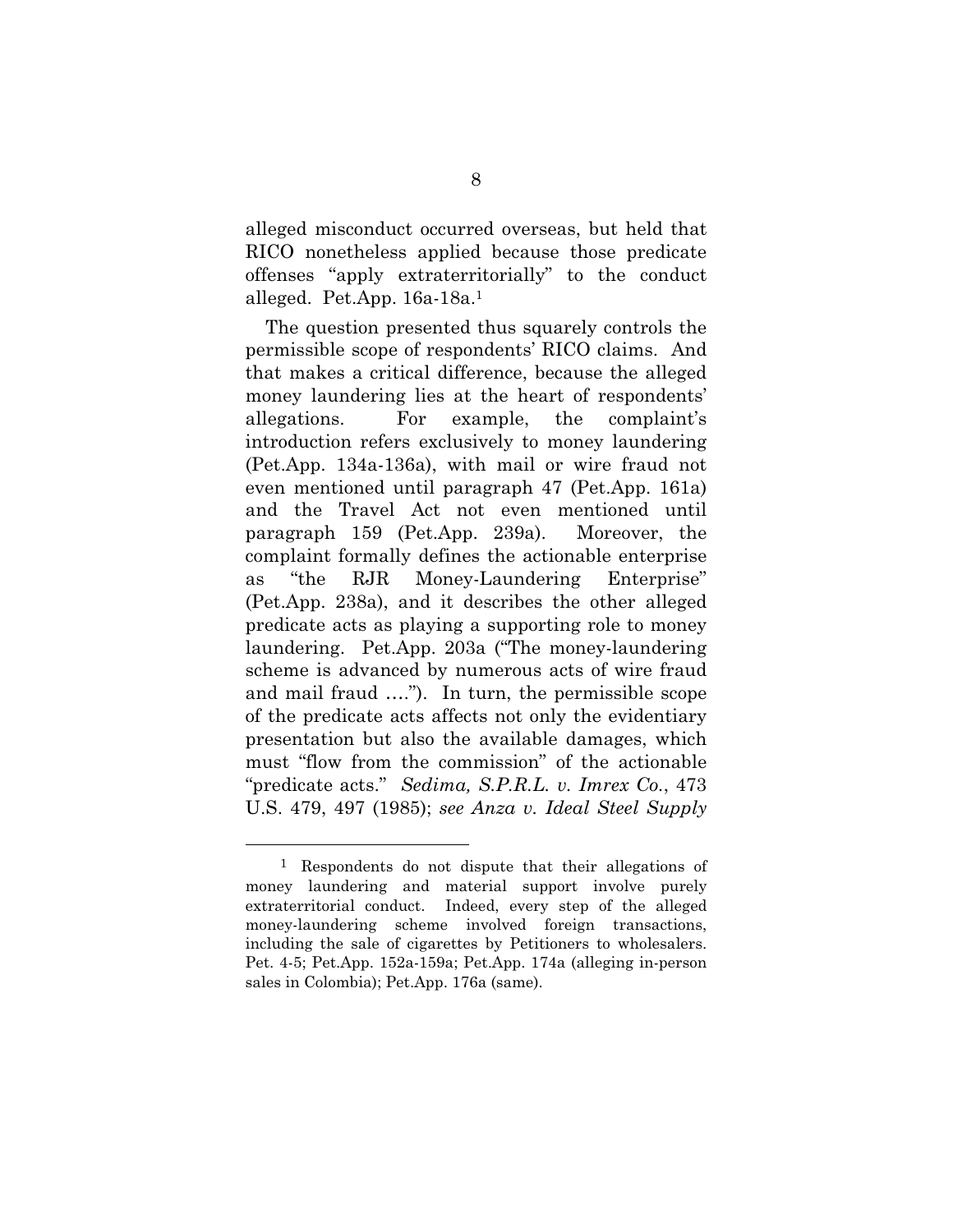*Corp.*, 547 U.S. 451, 460 (2006) (requiring "direct causal connection" between predicate acts and ensuing injury). Thus, if RICO does not extend to extraterritorial money laundering, respondents cannot recover for any injuries that it may have caused them. For all of these reasons, excising the alleged money-laundering predicates would dramatically scale back the case.

**B.** This case also squarely presents the question whether RICO requires a domestic enterprise. The operative complaint alleges an "RJR Money-Laundering Enterprise" consisting of Petitioners, overseas narcotics dealers, and various other overseas "distributors, shippers, currency dealers, wholesalers, money brokers, and other participants." Pet.App. 237a-238a. The district court held that this alleged enterprise was "foreign," given its nerve center in far-flung locales. Pet.App. 52a. The panel below did not dispute that holding (Pet.App. 12a), and respondents do not dispute it in their brief in opposition. The Second Circuit thus had ample reason to decide whether RICO extends to foreign enterprises. Pet.App. 14a-15a.

Respondents highlight the Second Circuit's conclusion that the complaint *also* alleged a *different* enterprise, namely the Brown & Williamson Tobacco Company. Pet.App. 13a-14a n.5. That is the basis for respondents' repeated assertion (Opp. 5, 8, 11, 12, 17) that this case rests on a domestic enterprise. In fact, it now rests on two alleged enterprises—one foreign and one domestic.

The question whether RICO extends to *both* enterprises significantly impacts this case. The alleged foreign "RJR Money-Laundering Enterprise"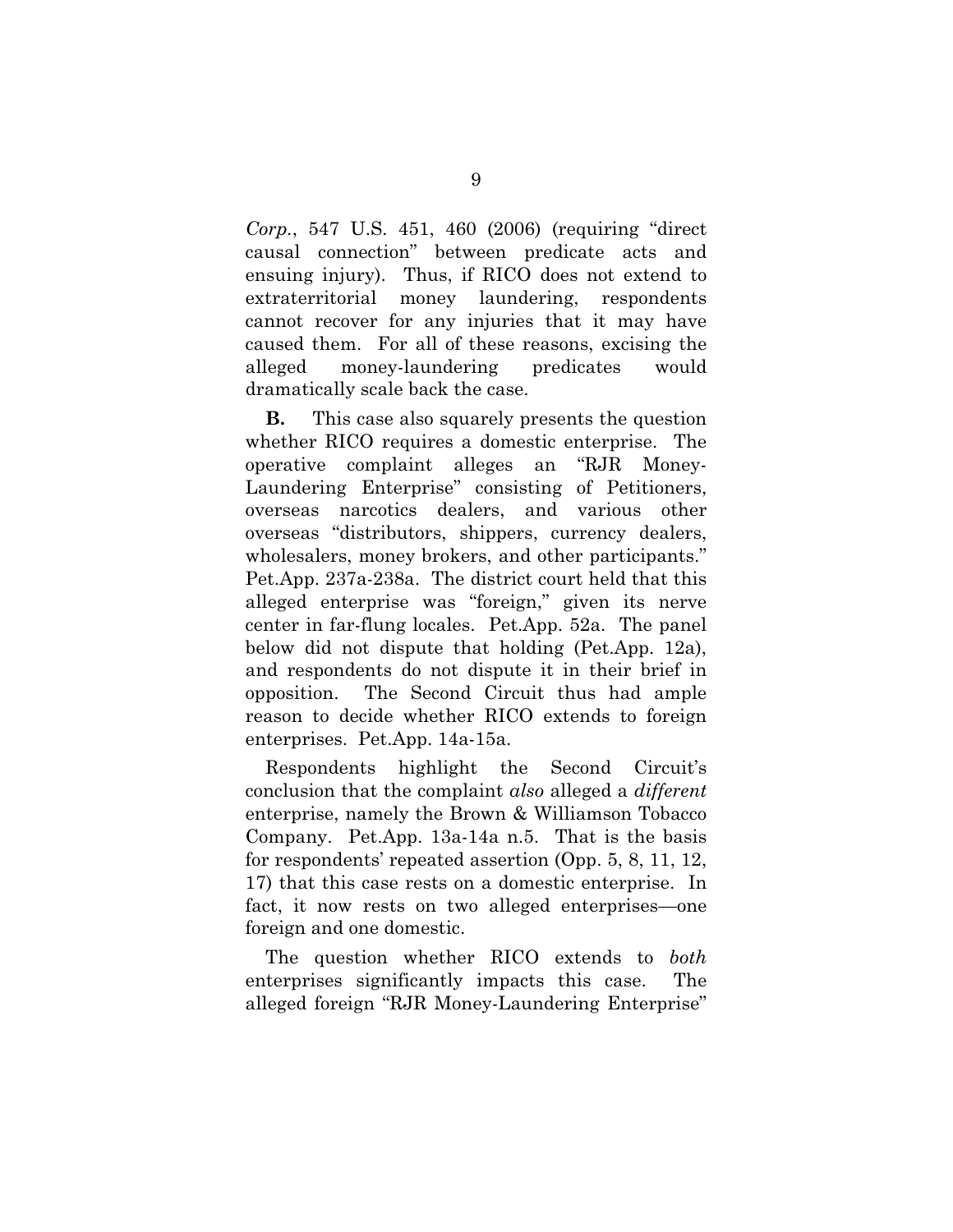supports the claim that petitioners conducted the affairs of an enterprise through a pattern of racketeering activity—in other words, that they used the covered "enterprise" as a *vehicle* for racketeering. *See* 18 U.S.C. § 1962(c). In contrast, the Brown & Williamson allegation supports the entirely distinct claim that petitioners invested the proceeds of racketeering activity in an enterprise—in other words, that they made the covered "enterprise" a *victim* of racketeering. *See id.* § 1962(a). Not surprisingly, the damages associated with these distinct theories are also different—as the panel itself recognized, a plaintiff seeking damages for a violation of § 1962(a) "must allege an 'injury from the defendants' investment of racketeering income in an enterprise,' rather than relying on the violation of one of the predicate acts." Pet.App. 13a-14a n.5 (quoting *Ouaknine v. MacFarlane*, 897 F.2d 75, 83 (2d Cir. 1990)). The enterprise question thus also matters here.

**C.** Respondents' assertion of "domestic" injuries (Opp. 12-13) is equally beside the point. The complaint alleges three dozen injuries, the overwhelming majority of which are purely foreign injuries to sovereign states, such as lost taxes, increased law enforcement costs, and harm to foreign economies. Pet.App. 214a-227a. Excising those alleged injuries would dramatically scale back this case.

### **III. The Second Circuit Was Wrong On The Merits**

Respondents' extended merits arguments do not obviate the need for this Court to resolve the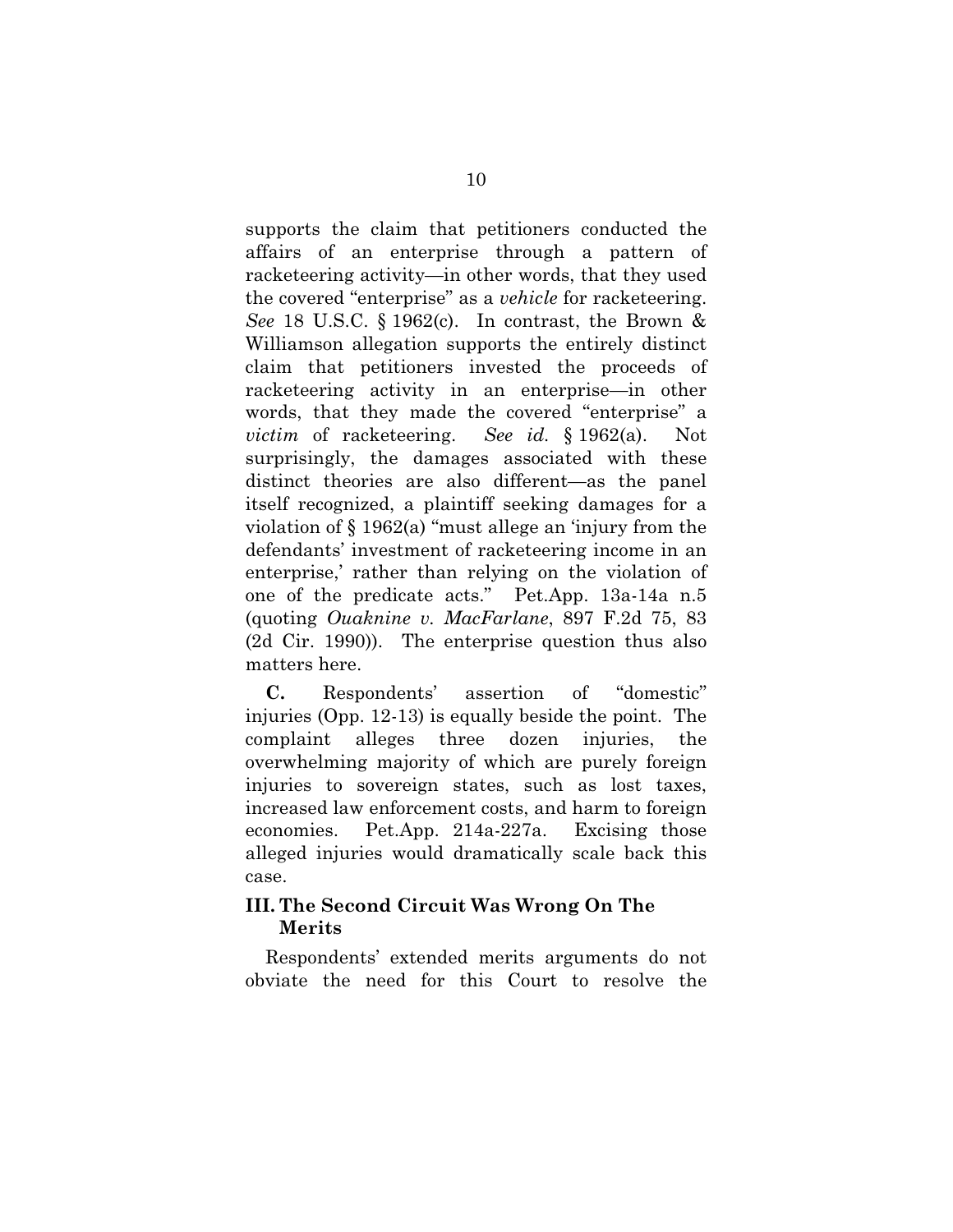entrenched circuit split. In any event, they are unpersuasive even on their own terms.

After long block-quotes from the decision below, which we have already addressed (Pet. 31-35), respondents invoke the truism that RICO must be construed "as a whole." Opp. 26-29. But that does not mean *importing* the extraterritorial force of *distinct predicate offenses* cross-referenced in it. As respondents correctly explain, this Court considered the Securities Exchange Act in its entirety in determining whether § 10(b) of that Act applies extraterritorially. Opp. 27. However, what it held was that the extraterritorial force of other provisions must be "limit[ed] … to [their] terms," and did not somehow carry over to § 10(b). *Morrison v. Nat'l Australia Bank, Ltd.*, 561 U.S. 247, 264-65 (2010).

Respondents also resort to legislative history—in particular, the Patriot Act's insertion into RICO of various extraterritorial predicate offenses. Opp. 32- 33. However, those insertions are no different in principle from the insertion of various other extraterritorial offenses into RICO by prior Congresses. And, as the dissents from denial of en banc explained, incorporation of extraterritorial predicates does not show any clear intent for "RICO *itself*" to apply extraterritorially, Pet.App. 70a (Cabranes, J.)—even as to predicates that, unlike the money-laundering and material-support predicates at issue here, apply exclusively abroad, Pet.App. 85a (Raggi, J.). Moreover, given the long criminal sentences available for terrorism-related predicate offenses, it "raises a false alarm to suggest that prosecutors will be thwarted in bringing terrorists to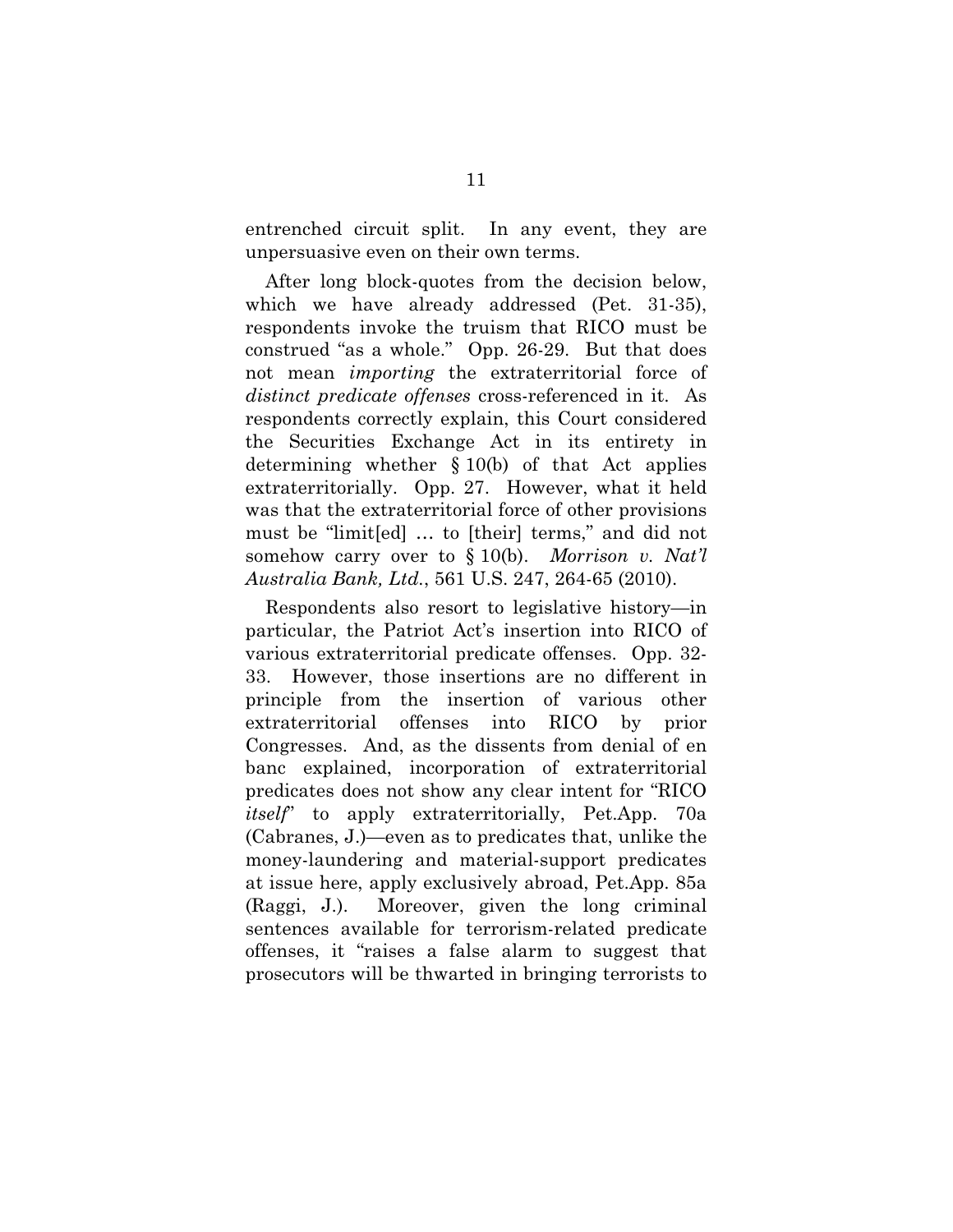justice" if RICO itself were limited to domestic conduct. Pet.App. 87a (Raggi, J.).

Respondents object that we seek to impose a "civilcriminal distinction" within RICO. Opp. 29. As to the pattern and enterprise requirements of 18 U.S.C. § 1962, we do no such thing. Rather, we simply contend that those elements must be limited to domestic patterns and enterprises. As to the injury requirement of 18 U.S.C. § 1964(c), Congress itself imposed the distinction, by requiring injury as an element of a private civil claim, but not as an element of criminal liability. Hardly a return to the maligned, open-ended "effects test," as respondents erroneously contend (Opp. 34), the requirement of a domestic injury flows directly from the role of injury as the obvious "focus" of Section 1964(c) *See Morrison*, 561 U.S. at 266.

Finally, respondents object that the requirement of a domestic injury "has no textual support" in RICO and that "this Court has consistently declined to engraft extratextual limitations upon RICO." Opp. 35. As to the latter point, this Court has held that Section 1964(c) implicitly incorporates settled background rules regarding proximate causation. *Holmes v. SIPC*, 503 U.S. 258, 267 (1992). Here, of course, there is a comparably settled background rule that statutory silence operates to confine federal statutes to "domestic, not foreign matters." *Morrison*, 561 U.S. at 255. Respondents' complaint that this is impermissibly "extratextual" amounts to nothing less than a direct attack on the presumption against extraterritoriality itself.